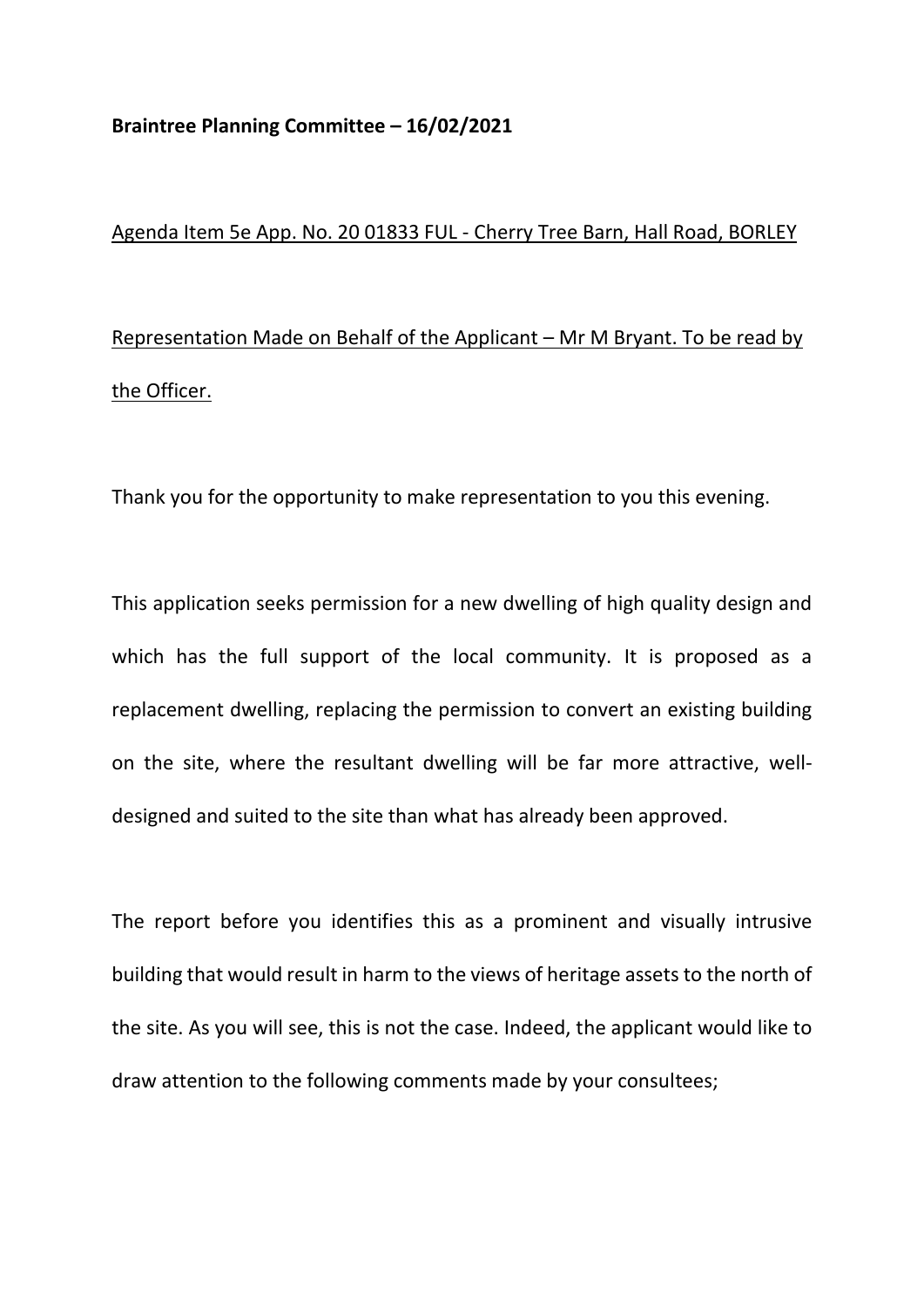The AONB Planning Officer states; *"The proposal does not raise any issues of concern and overall it has the potential to deliver positive enhancements within the Project Area around Borley. The design and choice of materials proposed for the construction of the new barn/cartlodge will enable it to sit sympathetically beside Cherry Tree Barn which is listed and within the Melford Sudbury Stour part of the Project Area. The scale of the new dwelling is such that it will sit reasonably low in the landscape and will be viewed as part of Borley Hamlet. The siting and orientation of the new dwelling will also allow views of Borley Church tower to be retained from PROWS passing close to Belchamp Brook….The retention of this view is important to help conserve the special qualities of this part of the Stour Valley"*.

The Parish Council have said; *"…. The views of those around the barn are most supportive of the new scheme which shows an attractive, low-level building in a better on site location than the barn conversion. The new scheme is far more suitable with regard to the local environment and has the support of the Parish"*.

There are no objections from neighbours, nor from any local amenity groups. The Parish Council have taken time to make further representations to the Planning Committee in support of their previous consultation response, and are fully supportive of the betterment that this proposal will achieve.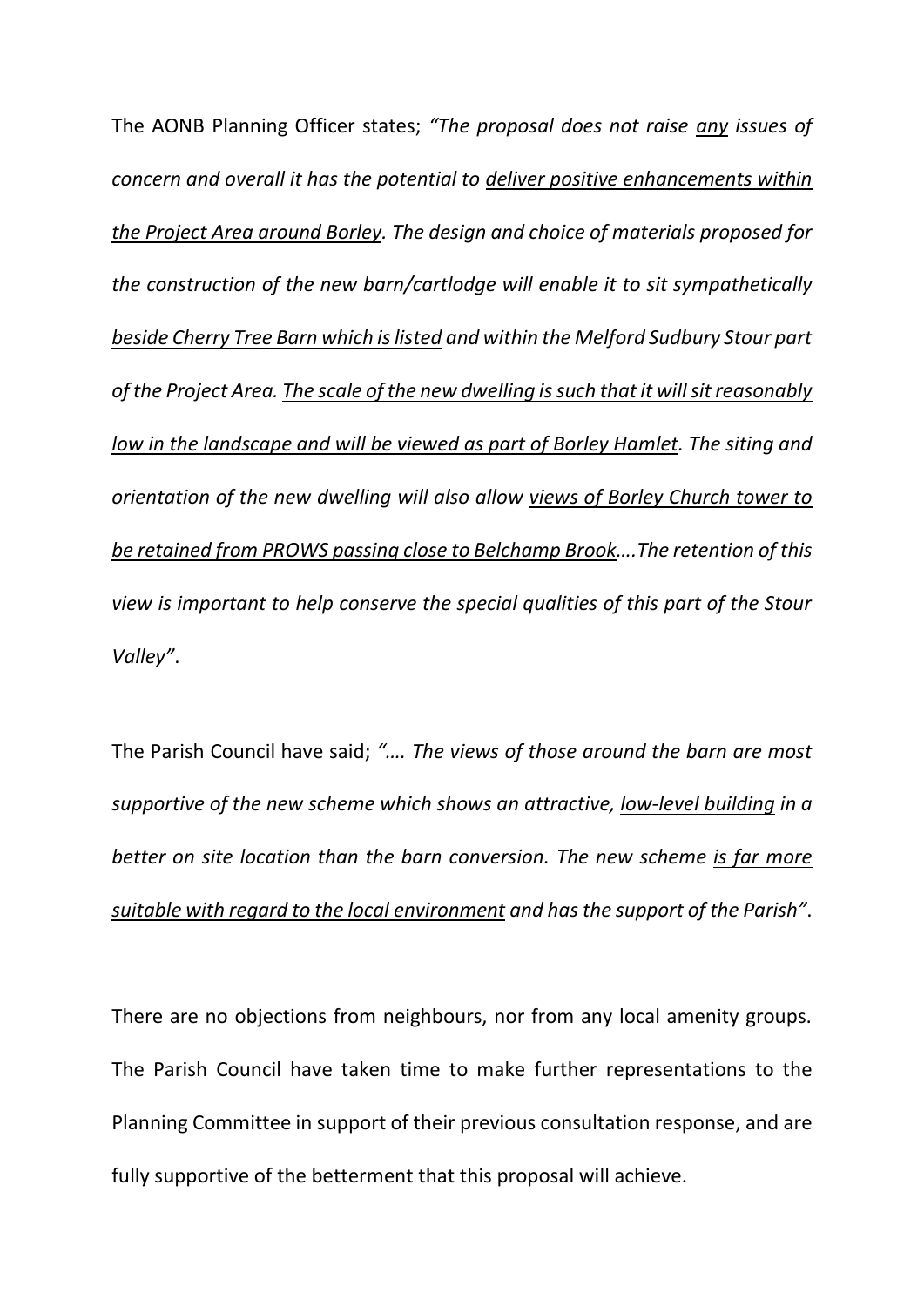Your Officer identifies that there would be environmental harm resulting from this proposal, and gives little weight to the fallback position. Both the AONB Planning Officer and the Parish Council consider that this proposal would be better for the local environment than the approved scheme. They also identify that the removal of the utilitarian buildings around the listed barn would provide space to its setting which would also be environmental benefits. This is also recognised by the Council's Heritage Consultant, yet these are not recognised in the Planning Balance in your report at all.

The applicant considers, therefore, that the harm identified by your officer does not exist, and that the proposal would result in enhancement to the site that make this proposal one which is both acceptable and desirable. In discussion with the Parish Council, they do not consider that the proposal would effect views of the church at all, as it simply would not interrupt the suggested views of the church tower.

I am sure it is not often that an application comes before you that has both the support of the local community and recognisable improvements to be gained through approval. The applicant believes that any reasoned balancing of the issues would find these benefits far outweigh any harm. For these reasons it is